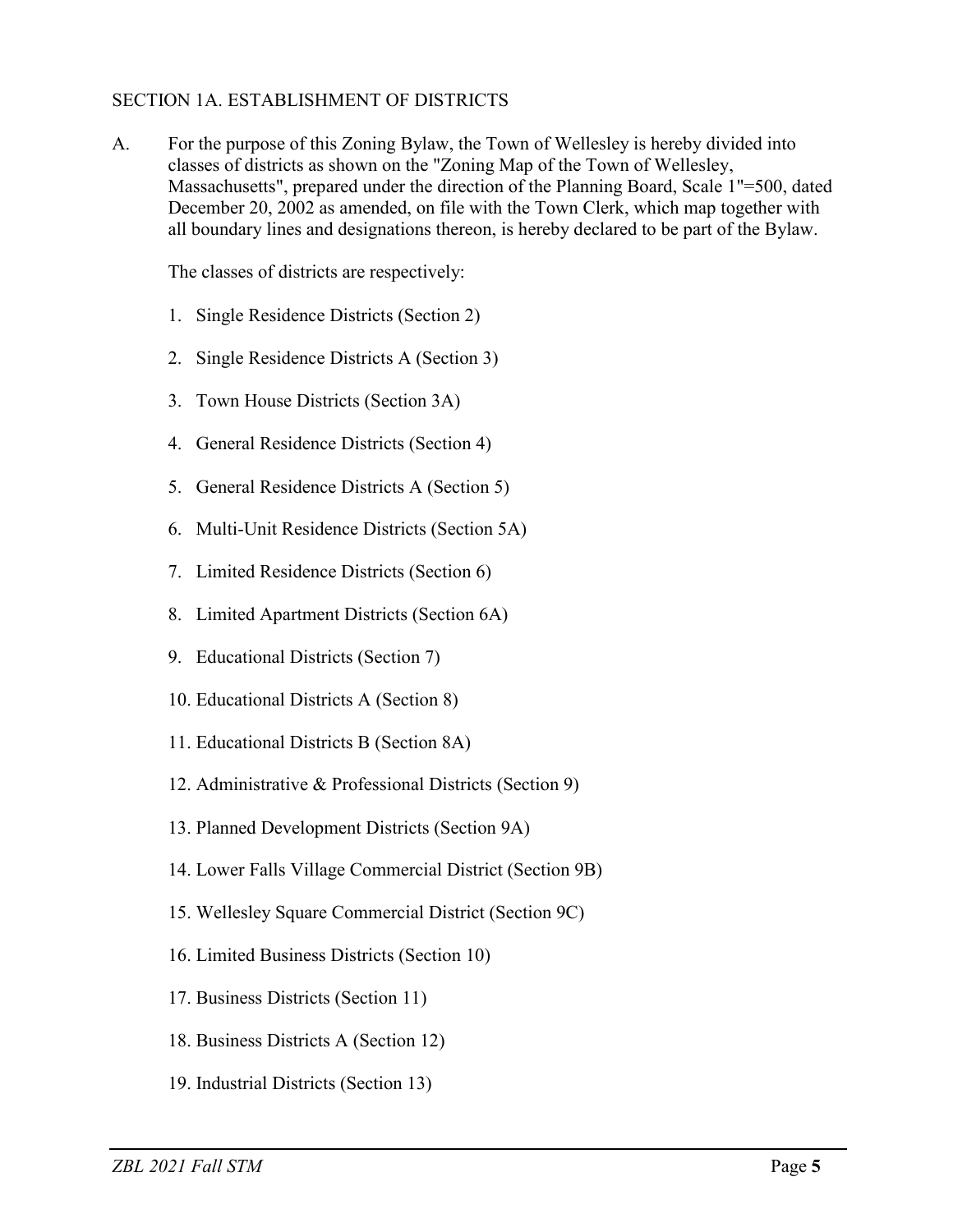- 20. Industrial Districts A (Section 14)
- 21. Transportation Districts (Section 14A)
- 22. Flood Plain or Watershed Protection Districts (overlay district zoning map reference) (Section 14B)
- 23. Parks, Recreation, and Conservation Districts (Section 14C)
- 24. Historic Districts (overlay district) (Section 14D)
- 25. Water Supply Protection Districts (overlay district) (Section 14E)
- 26. Residential Incentive Overlay (RIO) District (Section 14F)
- 27. Linden Street Corridor Overlay District (Section 14G)
- 28. Large-Scale Solar Overlay District
- 29. Commercial Recreation Overlay District (Section 14I)
- 30. Smart Growth Overlay Districts (Section 14J)
- 31. Wellesley Park Smart Growth Overlay District (Section 14J.1)
- B. District Boundaries

The location on the land of the boundary lines shown upon the Zoning Map shall be determined as follows:

- 1. Where the boundary lines are shown upon the map within the street lines of public or private streets or ways, the center lines of such streets or ways shall be the boundary lines.
- 2. Where the boundary lines are shown upon the map outside of street lines and apparently parallel thereto, they shall be considered to be parallel to such street lines; and figures placed upon the map between such boundary lines and the street lines shall be the distances in feet of such boundary lines from the street lines, said distances being measured at right angles to the street lines unless otherwise indicated.
- 3. Where the boundary lines are shown apparently on the location of existing property or lot lines, and the exact location of the boundary lines is not indicated by means of figures, distances, or otherwise, then the property or lot lines shall be the boundary lines.
- 4. In all cases which are not covered by the provisions of paragraphs 1, 2 or 3, the locations of boundary lines shall be determined by the distances in feet, if given, from the other lines upon the map, or, if distances are not given, then by the scale of the map.